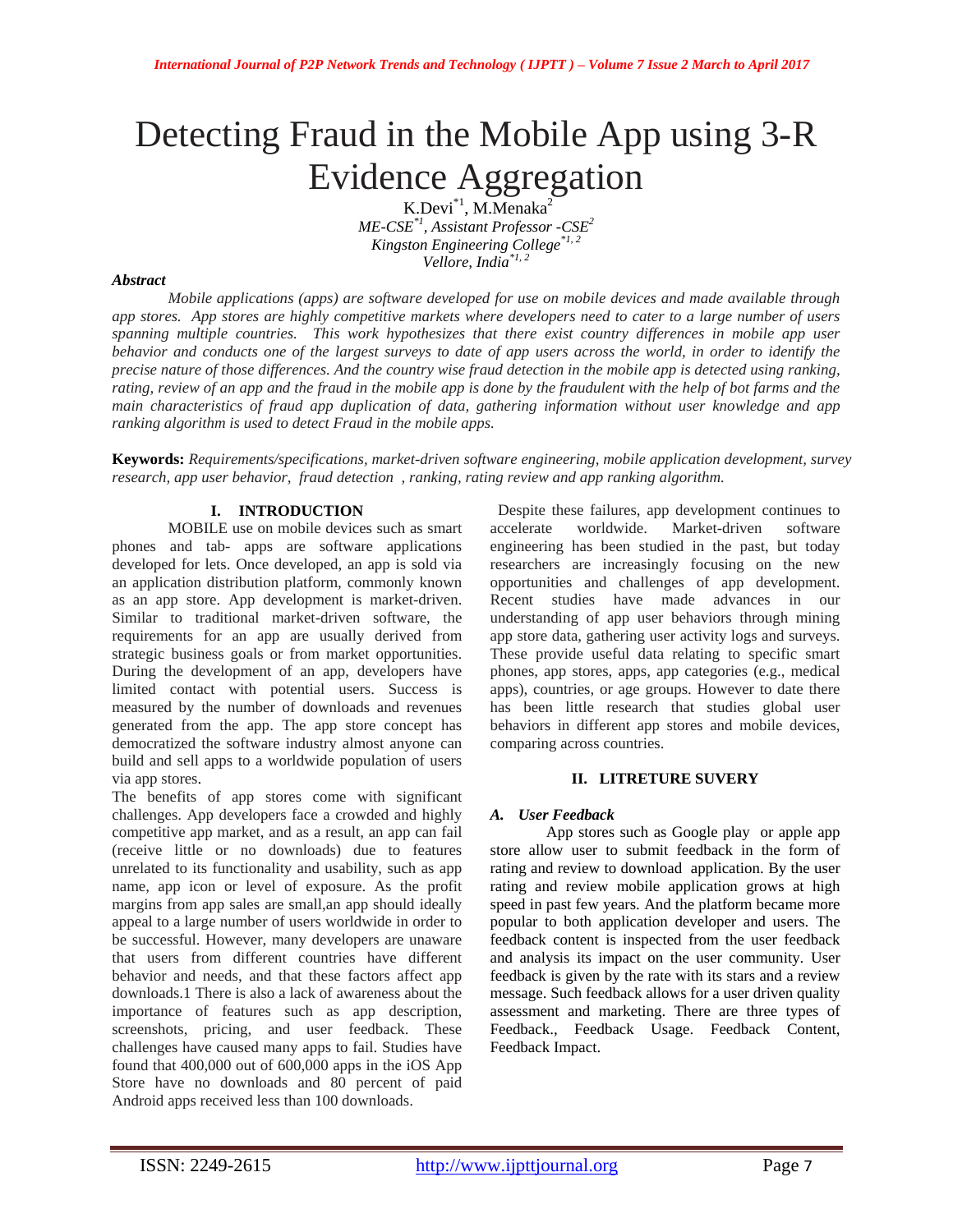## *B. Checking App Behavior*

CHABADA starts with a collection of 2200 good app downloaded from the Google play store. Later using latent dirichlet allocation (LDA) on the app descriptions identifies the main topics like map, weather etc for each application. Then it clusters application by related topic .In each cluster identifies the APIs each app statistically accesses. Using unsupervised one class SVM anomaly classification it identifies outlier with respect to the API usage.

## *C. Modelling the Effects of Publicity in Mobile App Ecosystem*

In mobile app ecosystems, an app can behave like a virus. Once downloaded, it may cause its user to recommend that app to friends who then may download the app and "infect" other friends. App eco models the app store, app developer, apps, user and their behavior. App eco is the first agent based model as experimental tool. The model consists of agents that are abstractions of app users and developers, as well as artifacts that are abstractions. App eco component consists of app developers, apps, users and the app store.

## *D. Investigating App Store Ranking Algorithms using a Stimulation of Mobile app Eco System.*

App store are one of the most popular ways of providing content to mobile device users today .But with the thousands of competing apps and thousands new each day , the problem of presenting the developer apps to users becomes non trivial .It investigates app store content organization using app Eco, an artificial life model of mobile app ecosystem. App eco is used to investigate how best to organize the top apps chart and new app chart in ios app store.

## *E. Personalized Mobile Application Discovery.*

The mobile application market has seen explosive growth in recent years, with Apple's App Store boasting more than 40,000 applications and Google's Android Market also having well above 15,000 applications. A recent study, the mobile application market will reach \$17.5 billion by 2012.The number of mobile application downloads will have also grown to nearly 50 billion from just over 7 billion in 2009.In this collaborative filter algorithm to make personalized recommendations. App employs a clientserver architecture, where its client collects the application's usage records and periodically uploads them to the server.The App server run the CF algorithm that calculates recommendations for all users on a daily basis.

## **III. SYSTEM ARCHITECTURE**



## **IV. PROPOSED SYSTEM**

- $\triangleright$  In the proposed system focus on preprocessing Natural language processing.
	- i) only English.
	- ii) remove "stop word".
	- iii) stemming

iv) removing non – text( html links, email address,…)

- > Hashing tricking method is used efficiently discover which word make a user class click on articles and can track changes due to online nature.
- Appazaar recommender system which is used to provide much information about user task and intentions.
- $\triangleright$  To improve the usability and Conduct a user study of the app , which is an important Factor that the users often consider whether to continue Using application.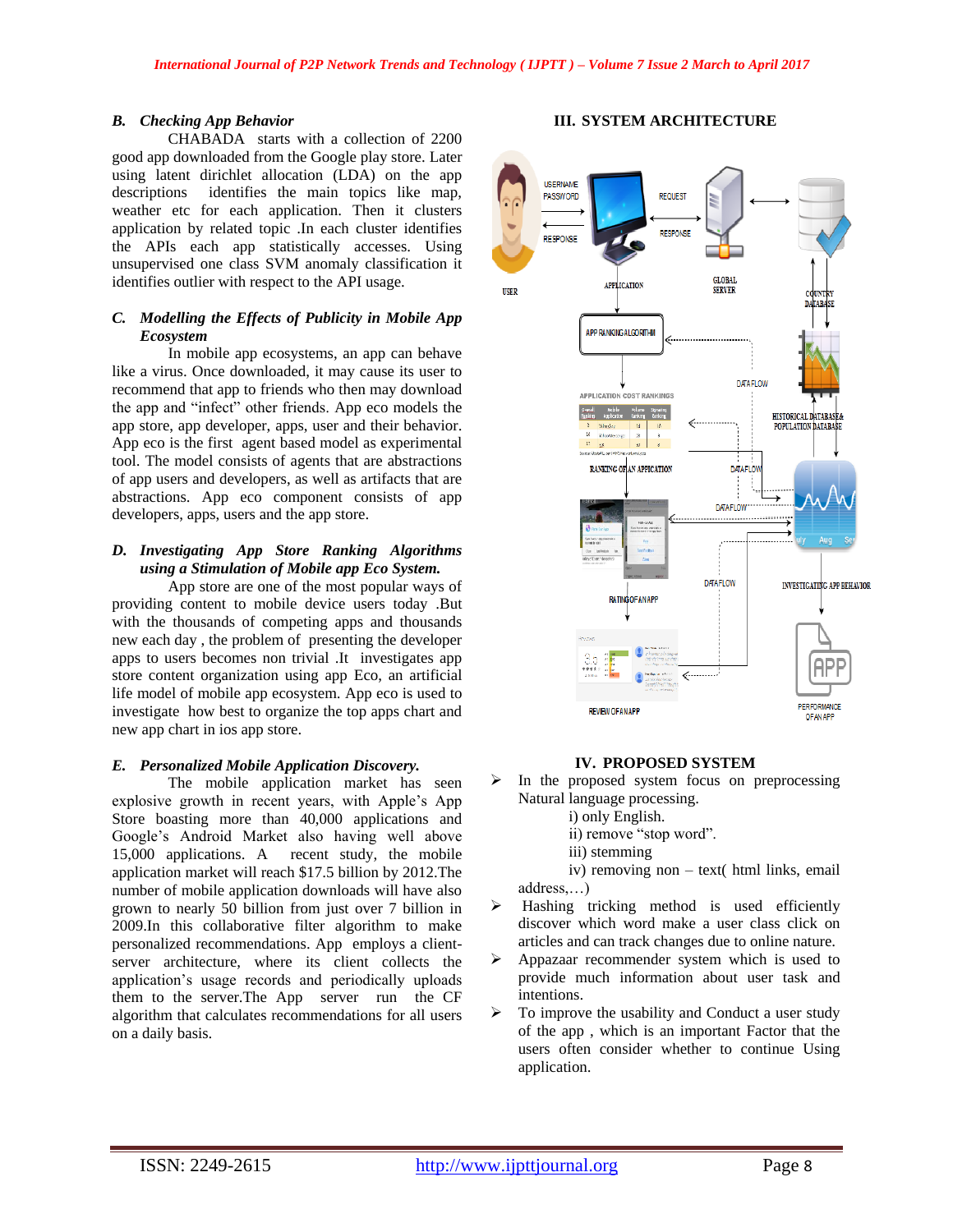$\triangleright$  In the proposed system App eco is used to investigate how best to organize the top apps chart and new app chart in android app store

## **ALGORITHM: APP RANKING ALGORITHM:**

```
Pop t=MinPop+(Maxpop-Minpop)/1+e^{\delta * t}-D
   EXAMPLE:
     POP minuser=1500
     POPmaxuser=40000
    Duser=-4.0
    Suser=-0.0038
    t = 1pop t=1500+(40000-1500) ∕1+e-0.0038*1-(-4.0)
     =1500+38500∕1+e-0.0038*1-(-4.0)
     =40000∕1+e-0.0038*1-(-4.0)
    =40000∕1+e-0.0152
    =40000/1+2.7030
    =40000/3.7030
    =10802.0523899.
```

```
Weighted 4-day downloads in decreasing score
  Score=8D1+5D2+5D3+3D4
Weighted 7 days download in decreasing score
Score=4D1+3D2+2D3+D4+D5+D6+D7
```
The population growth of user and developer agents is modeled using a sigmoid growth function commonly used to model the population growth in natural system.

The population size at timestamp t,pop t and min pop is the minimum population, max pop is the maximum population ,S is negative for a growth curve and D shift the curve from left to right and Dn is the number of downloads they have received from the current day.

## **V. PERFORMANCE EVALUATIONS**

## *A. Experimental Setup*

Previous research in cultural differences in organizations and technology usage by Hofstadter et al led to our hypothesis that country differences may exist in app user behavior. The results in Section 5 confirm the hypothesis and in addition highlight specific differences for each country in terms of app user behavior. Section 6.1 analyzes the country difference results by comparing them with Hofstadter's work. Findings with the literature in market-driven software engineering in order to identify new challenges and to inform our discussion of their implications for software engineering



## *B. Country Differences*

While some differences are related to historical or technological legacies as in the case of app store awareness in Japan (Section 5.4), the causes of other differences are perhaps more complex and difficult to track. The differences in user behaviors are largely independent of GDP—when ranked in order of differences, the rankings do not correspond to the relative wealth of those countries. Our results indicate that country-specific differences exist in almost all categories: users from the United Kingdom are most forgetful about their apps and most influenced by price, users from Japan prefer not to rate apps, users from China are more likely to select the first app on the list more than any other, users from Mexico think that paid apps have more features, and users from Germany and Russia are more likely to download reference apps. In order to understand the differences, we measured the correlation between app user behavior and Hofstede's cultural index as follows. 1) Power Distance Index (the extent to which the less powerful members of institutions and organizations within a country expect and accept that power is distributed.

2) Individualism Index (the preference for a loosely knit social framework in which individuals are expected to take care of themselves and their immediate families only)

3)Masculinity Index (masculine societies have clearly distinct emotional gender roles: men are supposed to be assertive, tough, and focused on material success, whereas women are supposed to be more modest, tender, and concerned with the quality of life), 4) Uncertainty Avoidance Index (the degree to which the members of a society feel uncomfortable with uncertainty.

5) Long-Term Orientation Index (the fostering of virtues oriented towards future such as persistence and personal adaptability).

6) Indulgence Versus Restraint Index (indulgent societies have a tendency to allow relatively free